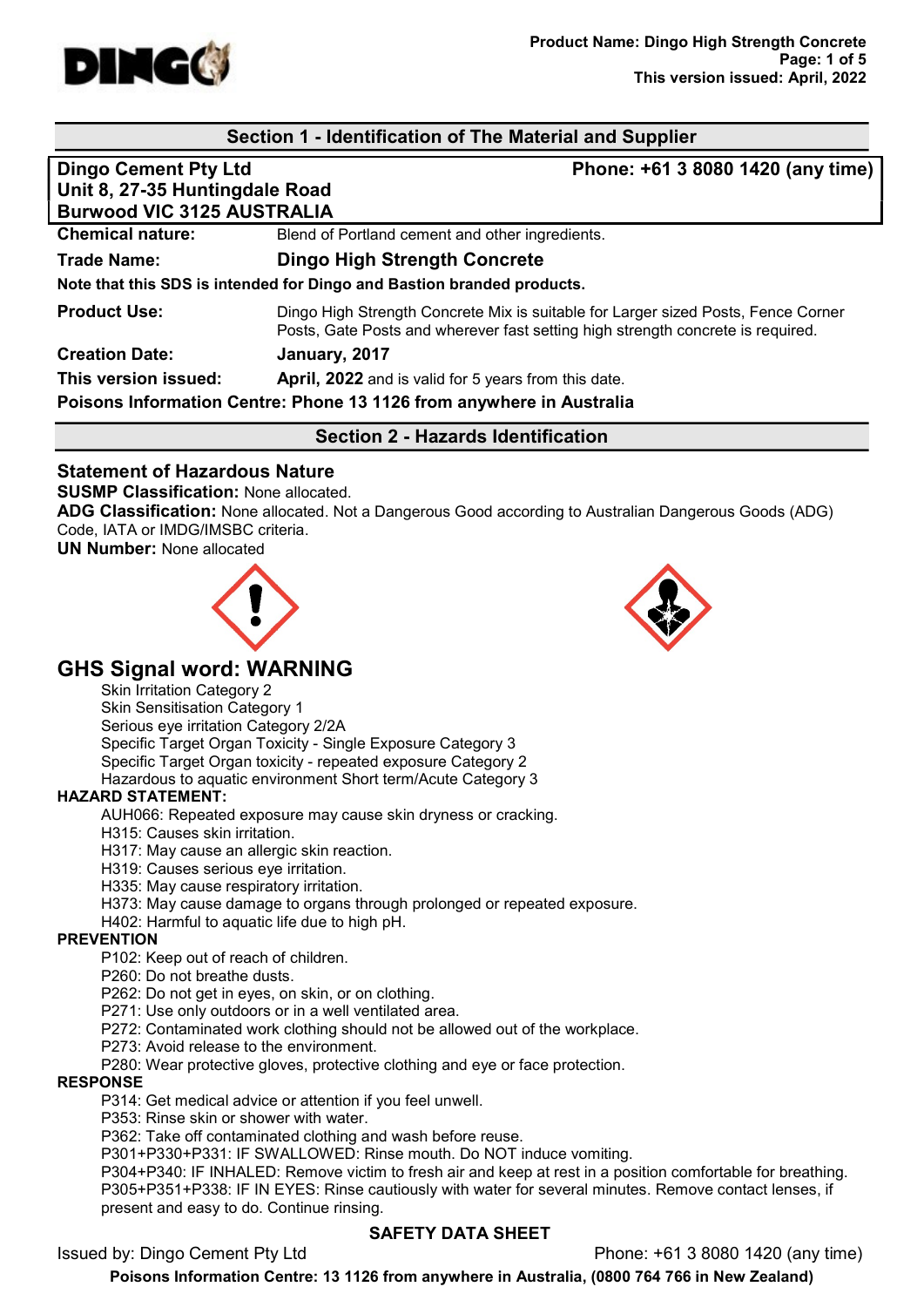

P333+P313: If skin irritation or rash occurs: Get medical advice.

P337+P313: If eye irritation persists: Get medical advice.

P370+P378: Not combustible. Use extinguishing media suited to burning materials.

#### **STORAGE**

P403: Store in a well-ventilated place.

P405: Store locked up.

P402+P404: Store in a dry place. Store in a closed container.

**DISPOSAL** 

P501: If they can not be recycled, dispose of contents to an approved waste disposal plant and containers to landfill (see Section 13 of this SDS).

#### Emergency Overview

Physical Description & Colour: Grey coloured powder.

#### Odour: No odour.

Major Health Hazards: irritating to eyes, respiratory system and skin, possible skin sensitiser, repeated exposure may cause skin dryness or cracking.

| <b>Section 3 - Composition/Information on Ingredients</b> |               |           |                                |         |  |
|-----------------------------------------------------------|---------------|-----------|--------------------------------|---------|--|
| Ingredients                                               | <b>CAS No</b> | Conc,%    | TWA $(mg/m^3)$ STEL $(mg/m^3)$ |         |  |
| Portland cement                                           | 65997-15-1    | $10 - 30$ | 10                             | not set |  |
| Silica (Crystalline)                                      | 14808-60-7    | $30 - 70$ | 0.1                            | not set |  |
| Aggregate                                                 | not set       | 30-70     | not set                        | not set |  |
| Other non hazardous ingredients                           | secret        | to 100    | not set                        | not set |  |

This is a commercial product whose exact ratio of components may vary slightly. Minor quantities of other non hazardous ingredients are also possible.

The SWA TWA exposure value is the average airborne concentration of a particular substance when calculated over a normal 8 hour working day for a 5 day working week. The STEL (Short Term Exposure Limit) is an exposure value that may be equalled (but should not be exceeded) for no longer than 15 minutes and should not be repeated more than 4 times per day. There should be at least 60 minutes between successive exposures at the STEL. The term "peak "is used when the TWA limit, because of the rapid action of the substance, should never be exceeded, even briefly.

#### Section 4 - First Aid Measures

#### General Information:

You should call The Poisons Information Centre if you feel that you may have been poisoned, burned or irritated by this product. The number is 13 1126 from anywhere in Australia (0800 764 766 in New Zealand) and is available at all times. Have this SDS with you when you call.

Inhalation: If irritation occurs, contact a Poisons Information Centre, or call a doctor. Remove source of contamination or move victim to fresh air. If breathing is difficult, oxygen may be beneficial if administered by trained personnel, preferably on a doctor's advice. In severe cases, symptoms of pulmonary oedema can be delayed up to 48 hours after exposure.

**Skin Contact:** Quickly and gently brush away excess particles. Wash gently and thoroughly with warm water (use non-abrasive soap if necessary) for 10-20 minutes or until product is removed. Under running water, remove contaminated clothing, shoes and leather goods (e.g. watchbands and belts) and completely decontaminate them before reuse or discard. If irritation persists, repeat flushing and seek medical attention.

Eye Contact: Quickly and gently brush particles from eyes. Immediately flush the contaminated eye(s) with lukewarm, gently flowing water for 15 minutes or until the product is removed, while holding the eyelid(s) open. Take care not to rinse contaminated water into the unaffected eye or onto the face. Obtain medical attention immediately. Take special care if exposed person is wearing contact lenses.

Ingestion: If swallowed, do NOT induce vomiting. Wash mouth with water and contact a Poisons Information Centre, or call a doctor.

#### Section 5 - Fire Fighting Measures

Fire and Explosion Hazards: The major hazard in fires is usually inhalation of heated and toxic or oxygen deficient (or both), fire gases. There is no risk of an explosion from this product under normal circumstances if it is involved in a fire.

No fire decomposition products are expected from this product at temperatures normally achieved in a fire. **Extinguishing Media:** Not combustible. Use extinguishing media suited to burning materials. **Fire Fighting:** If a significant quantity of this product is involved in a fire, call the fire brigade.

# SAFETY DATA SHEET

Issued by: Dingo Cement Pty Ltd Phone: +61 3 8080 1420 (any time)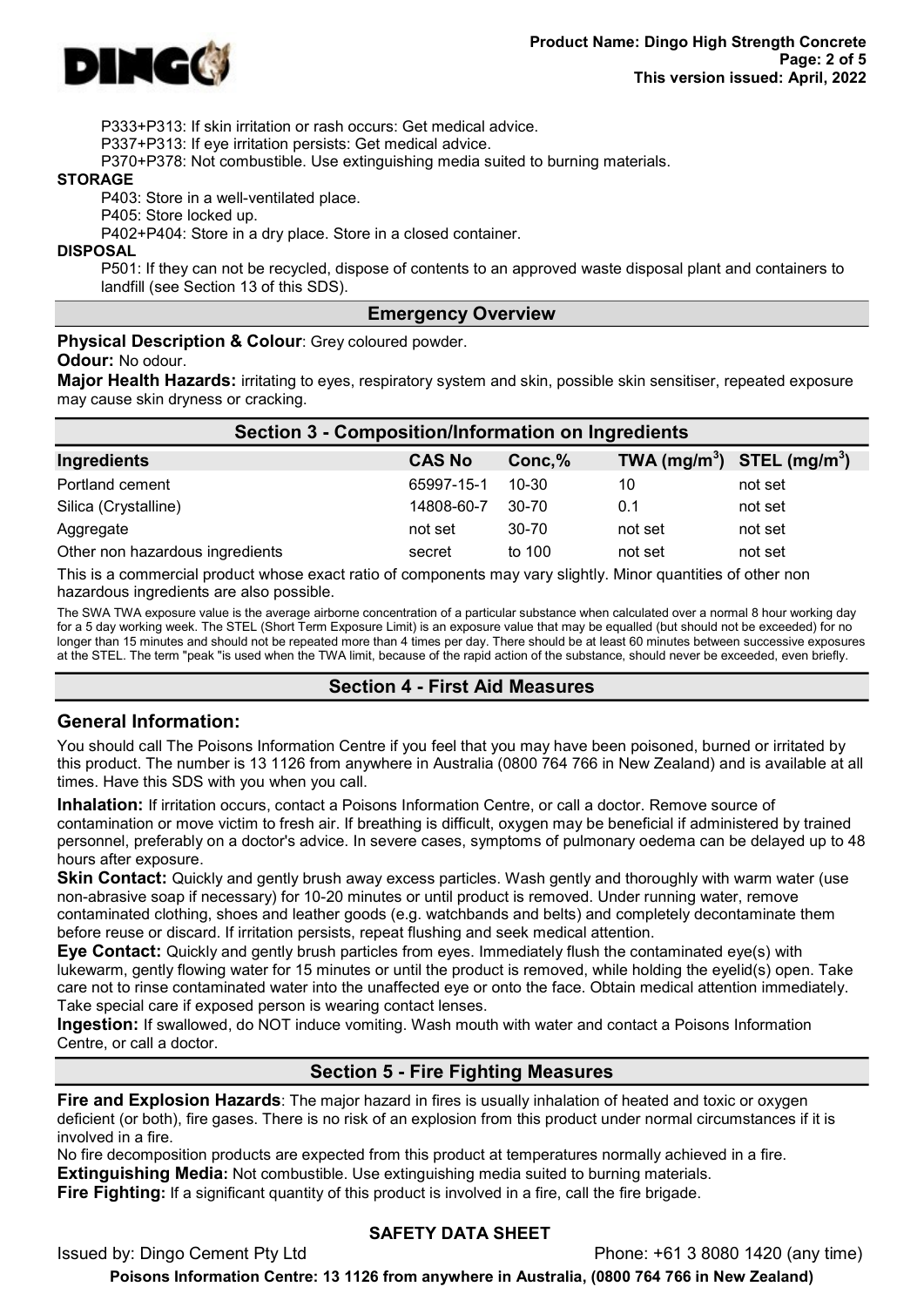

Flammability Class: Does not burn.

#### Section 6 - Accidental Release Measures

Accidental release: In the event of a major spill, prevent spillage from entering drains or water courses. Wear full protective clothing including eye/face protection. All skin areas should be covered. See below under Personal Protection regarding Australian Standards relating to personal protective equipment. Suitable materials for protective clothing include no specific manufacturer recommendations. Use impermeable gloves with care. Eye/face protective equipment should comprise as a minimum, protective goggles. If there is a significant chance that dusts are likely to build up in cleanup area, we recommend that you use a suitable dust mask.

Stop leak if safe to do so, and contain spill. Sweep up and shovel or collect recoverable product into labelled containers for recycling or salvage, and dispose of promptly. Consider vacuuming if appropriate. Recycle containers wherever possible after careful cleaning. After spills, wash area preventing runoff from entering drains. If a significant quantity of material enters drains, advise emergency services. This material may be suitable for approved landfill. Ensure legality of disposal by consulting regulations prior to disposal. Thoroughly launder protective clothing before storage or re-use. Advise laundry of nature of contamination when sending contaminated clothing to laundry.

## Section 7 - Handling and Storage

Handling: Keep exposure to this product to a minimum, and minimise the quantities kept in work areas. Check Section 8 of this SDS for details of personal protective measures, and make sure that those measures are followed. The measures detailed below under "Storage" should be followed during handling in order to minimise risks to persons using the product in the workplace. Also, avoid contact or contamination of product with incompatible materials listed in Section 10.

Storage: Make sure that containers of this product are kept tightly closed. Keep containers dry and away from water. Make sure that the product does not come into contact with substances listed under "Incompatibilities" in Section 10. Check packaging - there may be further storage instructions on the label.

# Section 8 - Exposure Controls and Personal Protection

The following Australian Standards will provide general advice regarding safety clothing and equipment: Respiratory equipment: AS/NZS 1715, Protective Gloves: AS 2161, Occupational Protective Clothing: AS/NZS 4501 set 2008, Industrial Eye Protection: AS1336 and AS/NZS 1337, Occupational Protective Footwear: AS/NZS2210.

| <b>SWA Exposure Limits</b> | TWA (mg/m <sup>3</sup> ) | STEL $(mg/m3)$ |
|----------------------------|--------------------------|----------------|
| Portland cement            |                          | not set        |
| Silica (Crystalline)       | በ 1                      | not set        |

No special equipment is usually needed when occasionally handling small quantities. The following instructions are for bulk handling or where regular exposure in an occupational setting occurs without proper containment systems. Ventilation: This product should only be used in a well ventilated area. If natural ventilation is inadequate, use of a fan is suggested.

Eye Protection: Protective glasses or goggles should be worn when this product is being used. Failure to protect your eyes may cause them harm. Emergency eye wash facilities are also recommended in an area close to where this product is being used.

**Skin Protection:** If you believe you may have a sensitisation to this product or any of its declared ingredients, you should prevent skin contact by wearing impervious gloves, clothes and, preferably, apron. Make sure that all skin areas are covered. See below for suitable material types.

**Protective Material Types:** There is no specific recommendation for any particular protective material type. Respirator: If there is a significant chance that dusts are likely to build up in the area where this product is being used, we recommend that you use a suitable dust mask.

Eyebaths or eyewash stations and safety deluge showers should, if practical, be provided near to where this product is being handled commercially.

#### Section 9 - Physical and Chemical Properties:

Physical Description & colour: Grey coloured powder. Odour: No odour. **Boiling Point:** Not available. Flash point: Does not burn. Upper Flammability Limit: Does not burn. Lower Flammability Limit: Does not burn. Autoignition temperature: Not applicable - does not burn.

#### SAFETY DATA SHEET

Issued by: Dingo Cement Pty Ltd Phone: +61 3 8080 1420 (any time)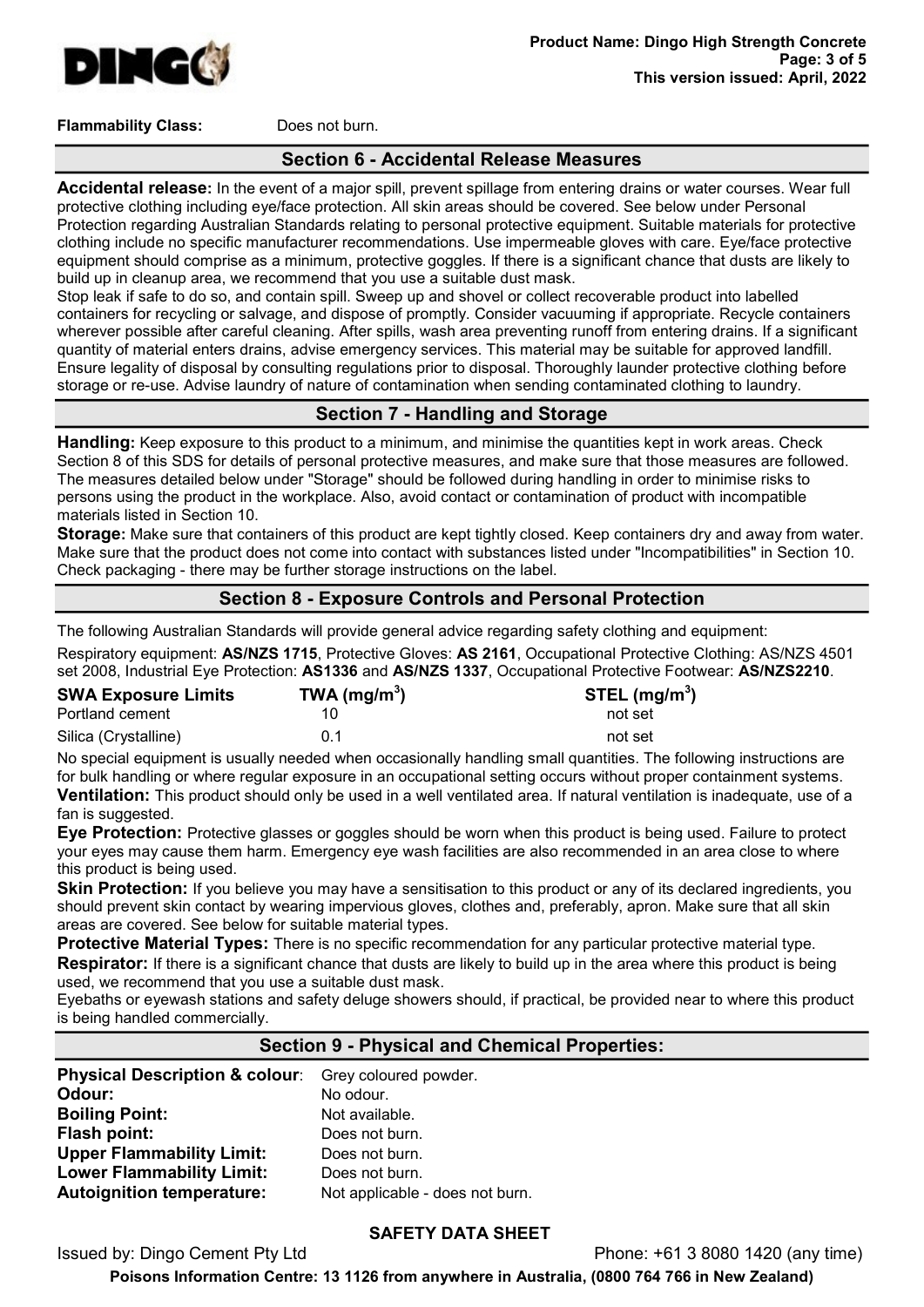

| <b>Freezing/Melting Point:</b>       | $>1200^{\circ}$ C                                                      |
|--------------------------------------|------------------------------------------------------------------------|
| <b>Volatiles:</b>                    | No data.                                                               |
| <b>Vapour Pressure:</b>              | Nil at normal ambient temperatures.                                    |
| <b>Vapour Density:</b>               | Not applicable.                                                        |
| <b>Specific Gravity:</b>             | No data.                                                               |
| <b>Water Solubility:</b>             | Forms slurry which sets or hardens on standing.                        |
| pH:                                  | About 12                                                               |
| <b>Volatility:</b>                   | Nil at normal ambient temperatures.                                    |
| <b>Odour Threshold:</b>              | No data.                                                               |
| <b>Evaporation Rate:</b>             | Not applicable.                                                        |
| <b>Coeff Oil/water Distribution:</b> | No data                                                                |
| <b>Particle Characteristics:</b>     | May contain/generate respirable particles under certain circumstances. |
| <b>Autoignition temp:</b>            | Not applicable - does not burn.                                        |

# Section 10 - Stability and Reactivity

Reactivity: This product is unlikely to react or decompose under normal storage conditions. However, if you have any doubts, contact the supplier for advice on shelf life properties.

Conditions to Avoid: Keep containers tightly closed. Containers should be kept dry.

Incompatibilities: water, acids, zinc, tin, aluminium and their alloys.

Fire Decomposition: No significant quantities of decomposition products are expected at temperatures normally achieved in a fire. Silicon compounds.

**Polymerisation:** This product will not undergo polymerisation reactions.

## Section 11 - Toxicological Information

# Local Effects:

**Target Organs:** There is no data to hand indicating any particular target organs.

## Classification of Hazardous Ingredients

**Ingredient Codes Health Hazard Statement Codes** 

No ingredient mentioned in the HCIS Database is present in this product at hazardous concentrations. Depending on the type of handling and use (e.g. grinding, drying, mix, load, unload), airborne respirable crystalline silica (quartz - cristobalite) may be generated. Prolonged and/or massive inhalation of respirable crystalline silica dust may cause lung fibrosis, commonly referred to as silicosis. Principal symptoms of silicosis are cough and breathlessness. Occupational exposure to respirable crystalline silica dust should be monitored and controlled. This product should be handled with care to avoid dust generation.

# Potential Health Effects

#### Inhalation:

Short Term Exposure: This product is an inhalation irritant. Symptoms may include headache, irritation of nose and throat and increased secretion of mucous in the nose and throat. Other symptoms may also become evident, but they should disappear after exposure has ceased if treatment is prompt.

Long Term Exposure: No data for health effects associated with long term inhalation.

# Skin Contact:

Short Term Exposure: Classified as a potential sensitiser by skin contact. Exposure to a skin sensitiser, once sensitisation has occurred, may manifest itself as skin rash or inflammation, and in some individuals this reaction can be severe. In addition product is a skin irritant. Symptoms may include itchiness and reddening of contacted skin. Other symptoms may also become evident, but all should disappear once exposure has ceased.

Long Term Exposure: Repeated exposure may cause skin dryness or cracking.

# Eye Contact:

Short Term Exposure: This product is an eye irritant. Symptoms may include stinging and reddening of eyes and watering which may become copious. Other symptoms may also become evident. If exposure is brief, symptoms should disappear once exposure has ceased. However, lengthy exposure or delayed treatment may cause permanent damage.

Long Term Exposure: No data for health effects associated with long term eye exposure.

#### Ingestion:

## SAFETY DATA SHEET

Issued by: Dingo Cement Pty Ltd Phone: +61 3 8080 1420 (any time)